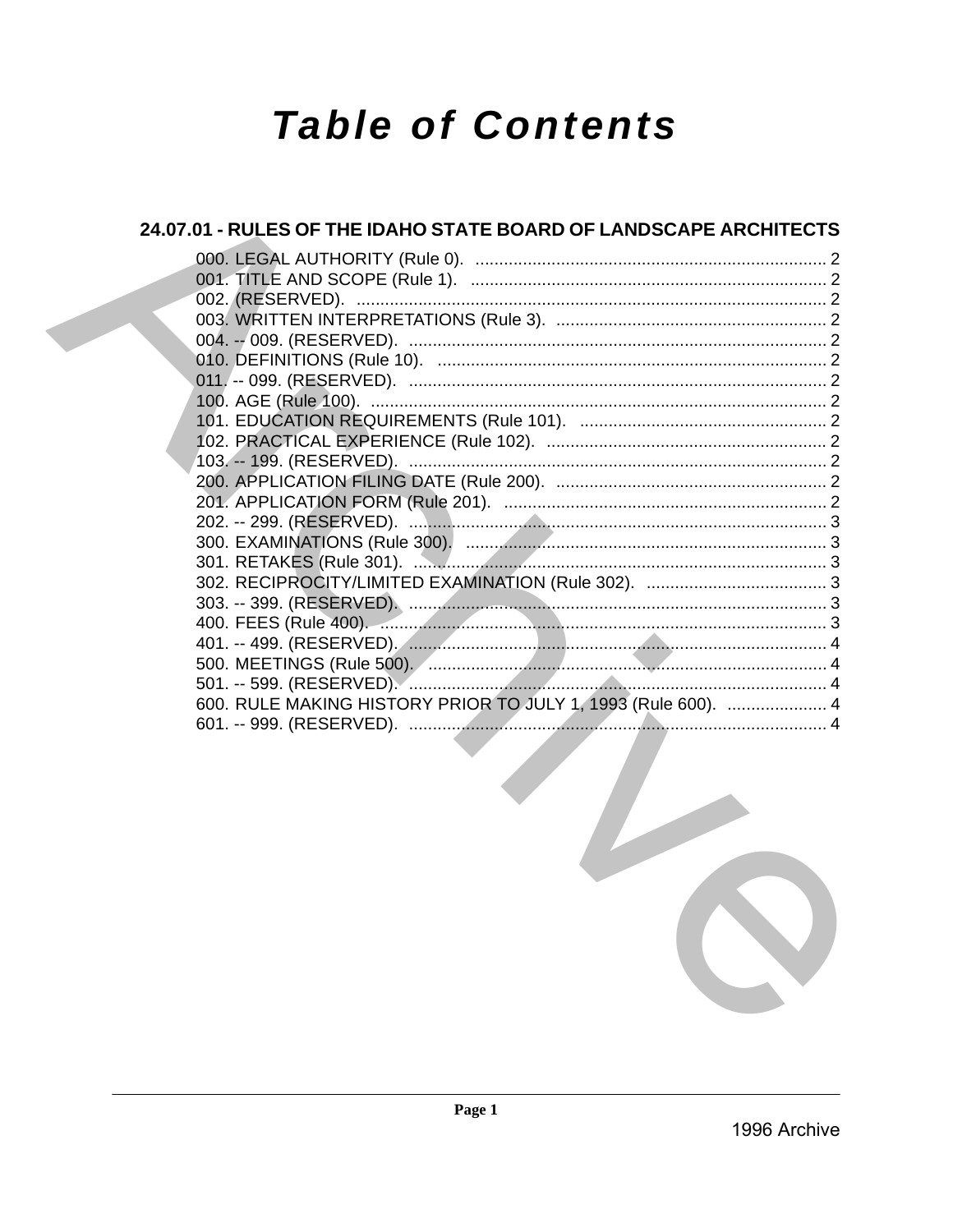#### **IDAPA 24 TITLE 07 Chapter 01**

# **24.07.01 - RULES OF THE IDAHO STATE BOARD OF LANDSCAPE ARCHITECTS**

#### <span id="page-1-1"></span>**000. LEGAL AUTHORITY (Rule 0).**

In accordance with Section 54-3003, Idaho Code, the Idaho State Board of Landscape Architects shall promulgate rules which implement the provisions of Chapter 30, Title 54, Idaho Code. (7-1-93)

#### <span id="page-1-2"></span>**001. TITLE AND SCOPE (Rule 1).**

These rules shall be cited as IDAPA 24, Title 07, Chapter 01, "Rules of the Idaho State Board of Landscape Architects." (11-25-94)

#### <span id="page-1-3"></span>**002. (RESERVED).**

#### <span id="page-1-4"></span>**003. WRITTEN INTERPRETATIONS (Rule 3).**

The board may have written statements which pertain to the interpretation of the rules of this chapter. Such interpretations, if any, are available for public inspection and copying at cost in the main office of the Bureau of Occupational Licenses.

#### <span id="page-1-5"></span>**004. -- 009. (RESERVED).**

#### <span id="page-1-6"></span>**010. DEFINITIONS (Rule 10).**

01. Board. The Idaho State Board of Landscape Architects, as prescribed in Section 54-3001(c), Idaho (7-1-93) Code. (7-1-93)

<span id="page-1-7"></span>**011. -- 099. (RESERVED).**

#### <span id="page-1-8"></span>**100. AGE (Rule 100).**

Minimum age - eighteen (18) years. (7-1-93)

#### <span id="page-1-9"></span>**101. EDUCATION REQUIREMENTS (Rule 101).**

The education requirements will be the colleges or schools accredited by the American Society of Landscape Architects, University of Idaho, and other schools or colleges as may be approved by the Board. (7-1-93)

#### <span id="page-1-10"></span>**102. PRACTICAL EXPERIENCE (Rule 102).**

<span id="page-1-0"></span>Upon examination of the applicant by the Board, the Board will have the option to require additional evidence of education and/or actual practical experience. This may be in the form of plans, photographs, etc. Work submitted to the Board shall demonstrate that the applicant is qualified under the definition of a Landscape Architect in the Act for Registration, Licensing and Regulation of Landscape Architects. (7-1-93) **24.07.01 • RULES OF THE IDANO STATE BOARD OF LANDSCAPE ARCHITECTS<br>
1986.** LANGAI ANTHIVISTY (Buthol).<br>
The control and The UV (1-1-45)<br>
The control and The Photos Code of the Internal Ready State Found of Landcape Archit

#### <span id="page-1-11"></span>**103. -- 199. (RESERVED).**

#### <span id="page-1-12"></span>**200. APPLICATION FILING DATE (Rule 200).**

Applications for examination must be filed with the Bureau of Occupational Licenses by April first (1st) for the June examination, or October first (1st) for the December examination. (11-25-94) examination, or October first (1st) for the December examination.

#### <span id="page-1-13"></span>**201. APPLICATION FORM (Rule 201).**

Each applicant is required to complete and return an application form whether applying for reciprocity or  $\alpha$  examination. (7-1-93)

01. Reference Requirements. Applicants are required to furnish the Board four (4) references (two (2) must be currently licensed Idaho Landscape Architects). All references must be from competent individuals who are well acquainted with the applicant's character and professional ability. (7-1-93) well acquainted with the applicant's character and professional ability.

02. Materials Submitted to Board. All applications, statements, fees and other matters required to be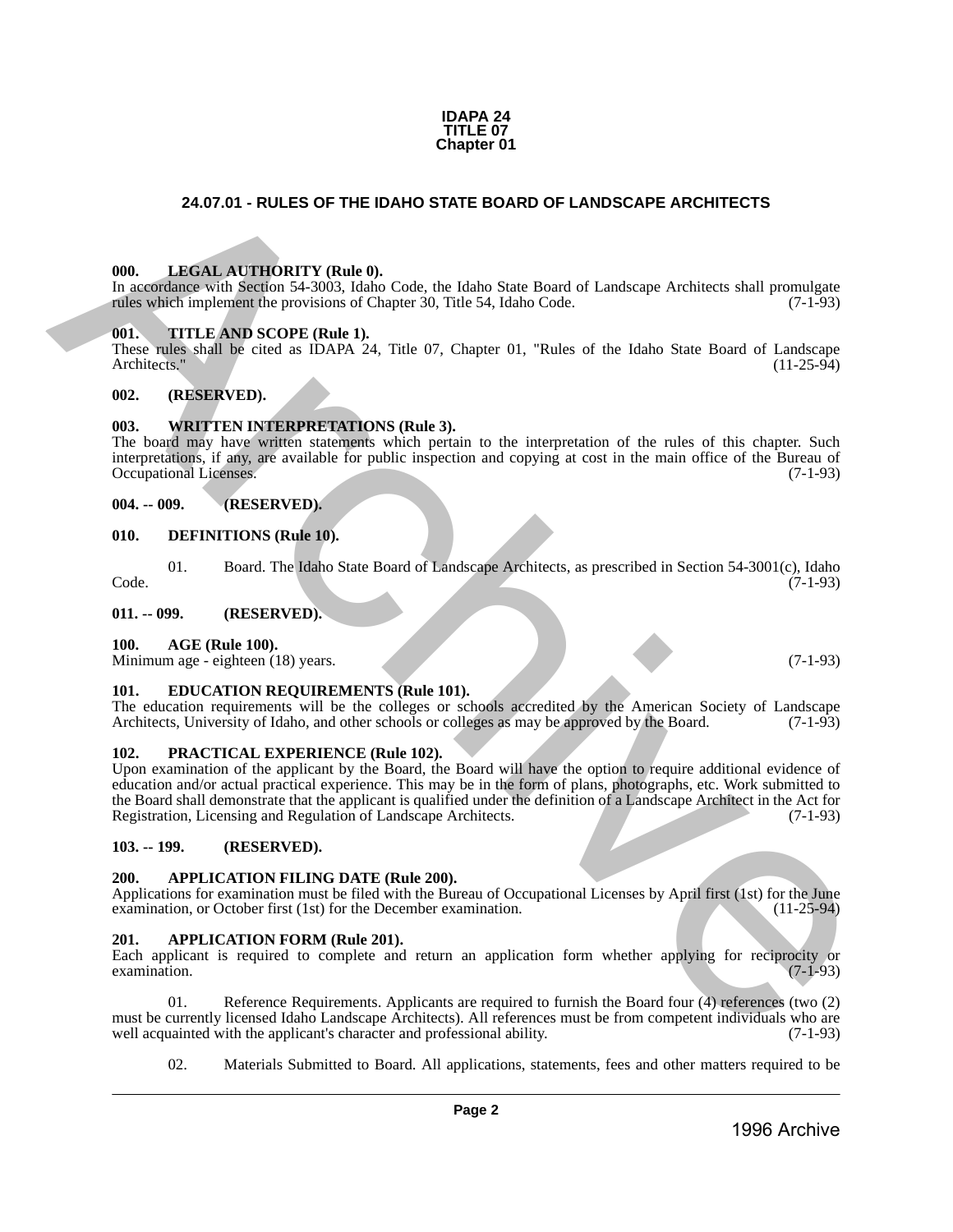furnished or paid by these rules must be submitted to the Board in care of the Bureau of Occupational Licenses. (7-1-93)

# <span id="page-2-0"></span>**202. -- 299. (RESERVED).**

# <span id="page-2-1"></span>**300. EXAMINATIONS (Rule 300).**

The examination shall be that published by the Council of Landscape Architectural Registration Board and may include an Idaho Plant material examination. Examinations will be in the months of June and December. (11-25-94)

01. Minimum Passing Score. The minimum passing score for each section of the examination shall be seventy-five percent (75%). (7-1-93)

02. Failing A Section of Exam. An applicant failing any section of the examination will be required to ly that section failed. (7-1-93) retake only that section failed.

03. Timeline For Passing Exam. Such an applicant will have three (3) consecutive years beginning with the date of first examination in which to obtain a passing score on the failed section or sections. If the applicant does not do so, he will be required to file an original application, pay the required fees and retake the entire examination.

(11-25-94)

04. Required Forms. Application and reference forms are required for original applications. (7-1-93)

# <span id="page-2-2"></span>**301. RETAKES (Rule 301).**

Applicants must file a statement of intent to appear for retake by April first for the June examination, or October first for the December examination. The fee for retake must accompany statement of intent. (11-25-94) for the December examination. The fee for retake must accompany statement of intent.

# <span id="page-2-3"></span>**302. RECIPROCITY/LIMITED EXAMINATION (Rule 302).**

The board may certify for registration with limited examination an applicant who has achieved licensing in another state by successfully passing the Landscape Architect Registration Examination as required by Section 300 or holds a current Council of Landscape Architectural Registration Board certificate. The limited examination shall consist of an Idaho plant materials examination. (7-1-93) formioned regard by these rules was be solventiant to be Barachive and the fluenca of Occupational Licenses.<br>
APC and the United State MO.<br>
1920. The Commission of the Commission of Landenge Archivectural Registration Boa

# <span id="page-2-4"></span>**303. -- 399. (RESERVED).**

# <span id="page-2-5"></span>**400. FEES (Rule 400).**

Fees are not refundable, therefore, applications should not be filed unless the applicant can meet all requirements.

 $(7-1-93)$ 

01. Application Fee. Application Fee (Original-Reapplication-Reciprocity) - One hundred dollars (12-27-93)  $(12-27-93)$  (12-27-93)

02. Examination Fees. Examination fees will be as established by the Council of Landscape Architectural Registration Board. (7-24-94)

03. Original Certificate and Annual License Fee. Original certificate and annual license fee - One dollars (\$100). (12-27-93) hundred dollars  $(\$100)$ .

04. Reinstatement Fee. Reinstatement fee - Twenty-five dollars (\$25). (7-1-93)

05. Application Fee. All applicants for licensure must submit a one hundred dollar (\$100) application fee.  $(12-27-93)$ 

06. Submission of Original Certificate Fee. The original certificate fee one hundred dollars (\$100) must be submitted upon acceptance by the Board for licensure. (7-1-93)

Processing Fee. Applicants for licensing by examination must submit a twenty-five dollar (\$25) gether with the examination fees and the application fee. (12-27-93) processing fee, together with the examination fees and the application fee.